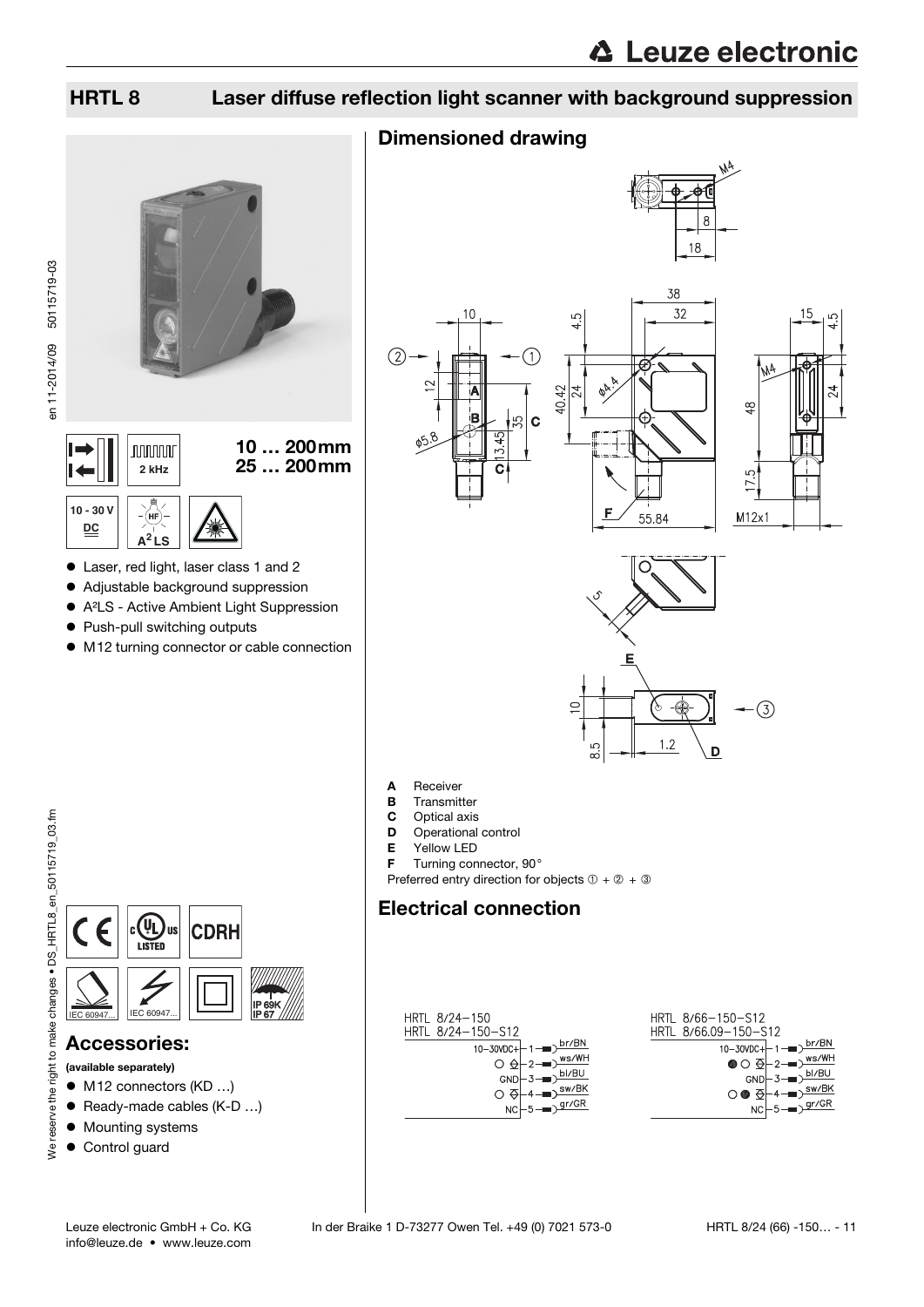# **∆ Leuze electronic**

## HRTL 8

#### Tables



2 25 148 190 3 30 143 175

1 25 150 200

Laser class 1:



#### **Operate in accordance with intended use!**

- $\&$  This product is not a safety sensor and is not intended as personnel protection.
- $\&$  The product may only be put into operation by competent persons.
- $\frac{1}{2}$  Only use the product in accordance with the intended use.

### Order guide

Scanning range<sup>2)</sup>

Electrical data

Beam spread

Timing

**Indicators**<br>Yellow LED

Mechanical data

Protective circuit

VDE safety class <sup>6)</sup>

Protection class 7)<br>Laser class

Standards applied<br>Certifications

|                                     | <b>Designation</b>   | Part No. |
|-------------------------------------|----------------------|----------|
| Laser class 2                       |                      |          |
| With M12 connector                  | HRTL 8/24-150-S12    | 50038482 |
| With 2 m cable                      | HRTL 8/24-150        | 50038483 |
| With M12 connector                  | HRTL 8/66-150-S12    | 50102704 |
| Laser class 1<br>With M12 connector | HRTL 8/66.09-150-S12 | 50115688 |





y1



#### Laser class 2:



#### Laser class 1:





y J. x

#### Remarks

**•** Install sensor inclined at angle of approx. 10° if used to detect objects with shiny surfaces.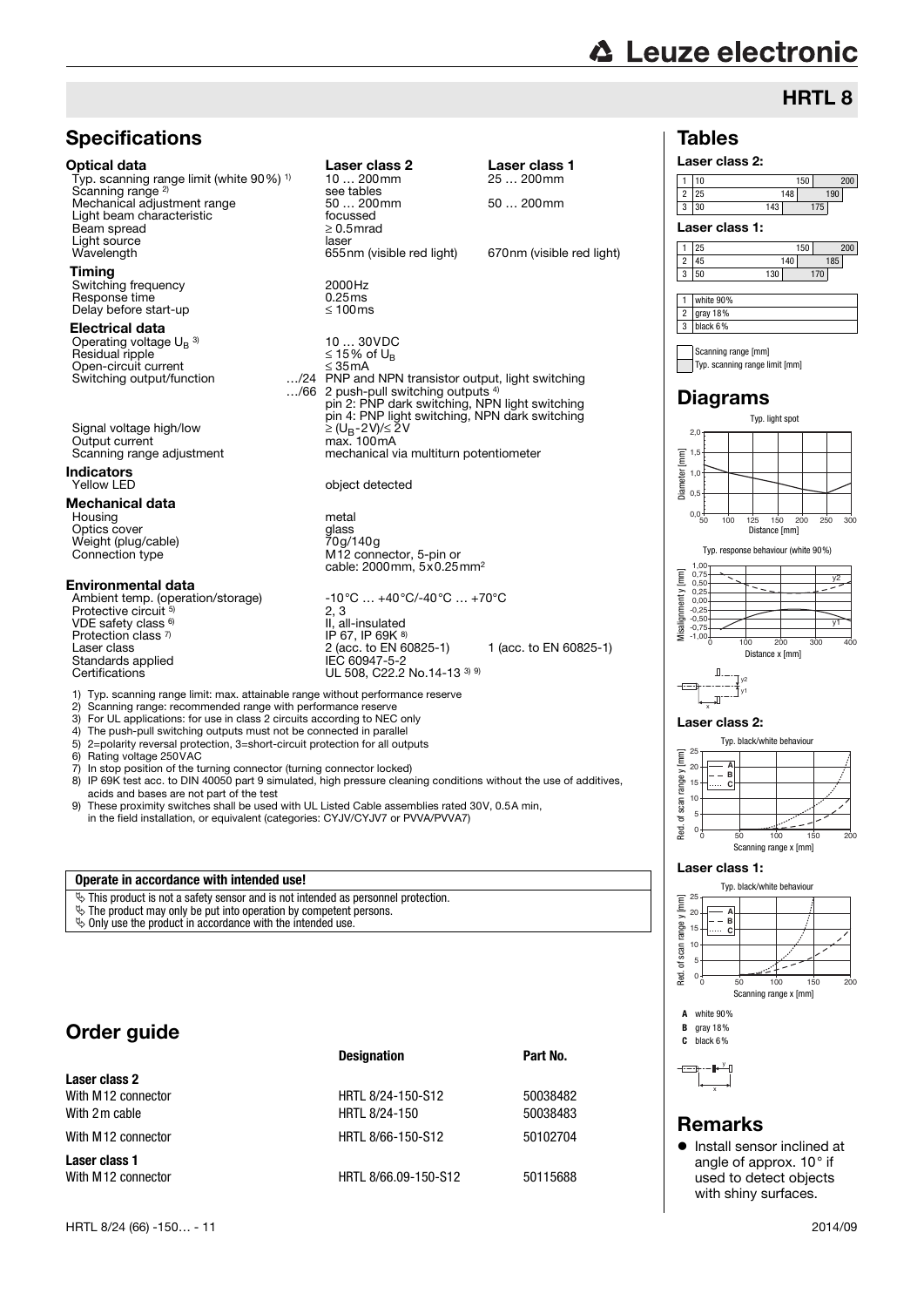### HRTL 8 Laser diffuse reflection light scanner with background suppression

### Laser safety notices - HRTL 8/66.09-150-…

#### A ATTENTION, LASER RADIATION – LASER CLASS 1

The device fulfills the EN 60825-1:2008-05 (IEC 60825-1:2007) safety regulations for a product in laser class 1 as well as the

U.S. 21 CFR 1040.10 regulations with deviations corresponding to "Laser Notice No. 50" from June 24th, 2007.

- Adhere to the applicable legal and local regulations regarding protection from laser beams acc. to EN 60825 (IEC 60825) in its latest version.
- $\ddot{\phi}$  The device must not be tampered with and must not be changed in any way. There are no user-serviceable parts inside the device. Repairs must only be performed by Leuze electronic GmbH + Co. KG.